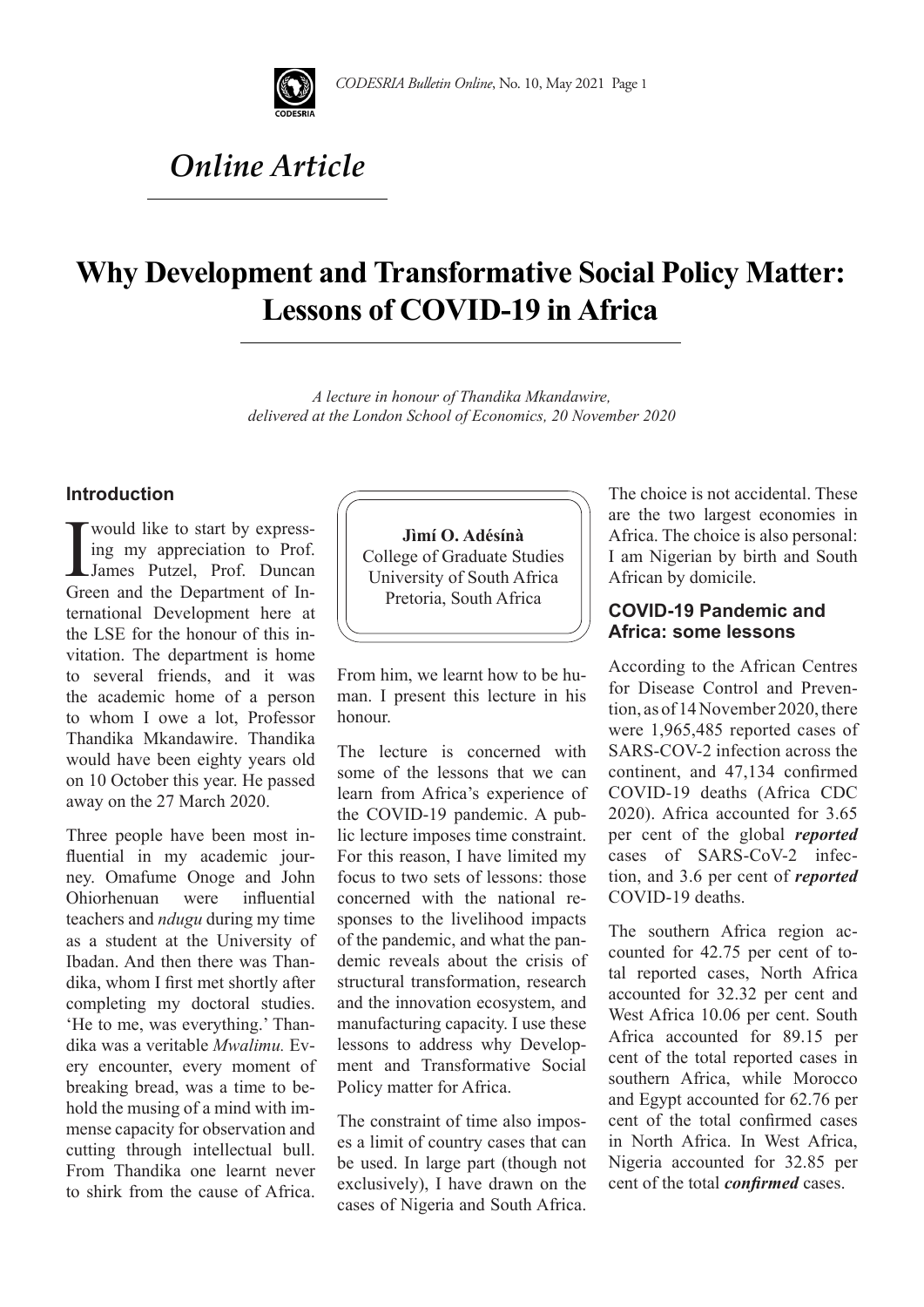



Source: Africa CDC

## *Case Illustration: Nigeria and South Africa*

On 27 February 2020, Nigeria reported its first SARS-CoV-2 case. The index case was an Italian national who, two days earlier, flew into the country from Milan. At the time only Egypt and Algeria had reported cases of the new coronavirus infection. On Thursday 5 March 2020, South Africa reported its index case—a 38-year-old male who had travelled to Italy and had returned to South Africa on 1 March 2020 (NICD 2020).

Figure 2 shows the trend in the confirmed cases (on a seven-day moving average) of confirmed SARS-CoV-2 infection, with South Africa reaching a peak of 12,587 cases on 20 July 2020 and Nigeria a peak of 642 confirmed cases on 3 July 2020. While the quantitative trend in the two cases differs significantly, both countries—like most other African countries—responded very quickly to the initial pronouncements of the WHO in January 2020 about the new coronavirus and moved rapidly to respond with the reporting of their index cases.

Note that I refer to '*confirmed cases'* because we can only talk in terms of the confirmed reported cases rather than actual prevalence rates or case fatality in a country. The testing rate is important in reported confirmed cases. In the second week of November 2020, SARS-COV-2 tests per thousand of the population stood at 3.42 in Nigeria (14 November). This was against 86.5 tests per thousand of the population in South Africa (15 November), 13.44 tests per thousand in Senegal (15 November)

and 44.38 tests per thousand of the population in Rwanda (11 November) and Senegal (21 October). The test rate for Singapore was 695.15 per thousand of the population (Our World in Data 2020b). The test rate reflects a combination of testing capacity and institutional commitment to confront the pandemic, among other factors .

While much has been made about the unreliability of case and fatality data from Africa, there is consensus that the pandemic has hit the continent much less than the initial projections suggested. And there has been the scramble, again, to explain the Africa Dummy. Some of these explanations have been gentle. The early response to the pandemic by several African countries, drawing on the previous experiences of dealing with epidemics—the most recent being the Ebola outbreak has been used to explain the less than predicted infection and fatality rates of Covid-19. And there is the story of Africa's youthful population as an explanation. But there have been more bizarre ideas. The high poverty rate and overcrowded shanty towns have been offered to explain the relatively low case and fatality rates (Harding 2020). It is a curious one. So, what might the policy advice to the UK government be from this proposition? If you want to deal with a raging pandemic, you should let poverty rise precipitously in your country and encourage the growth of slums and shanty towns?

If the case and fatality impact might have been much less than predicted, the livelihood impact of partial or total lockdowns would have been more severe. I say 'would have' because we have little, in the way of firm and solid data, to make a precise determination.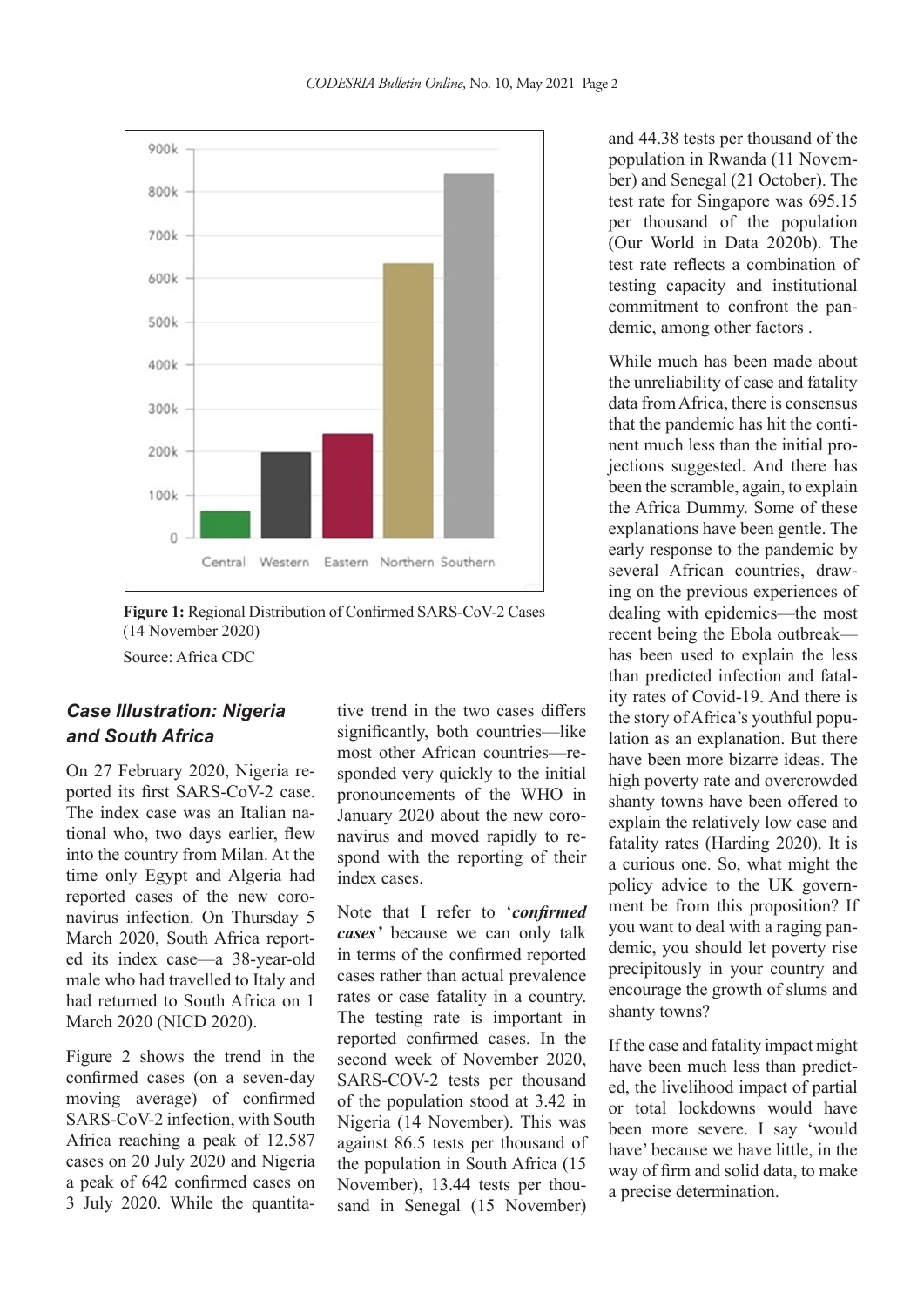*CODESRIA Bulletin Online*, No. 10, May 2021 Page 3



**Figure 2:** Daily confirmed cases of SARS-CoV-2 infection (South Africa and Nigeria).

Source: Our World In Data 2020a, https://ourworldindata.org/coronavirustesting#world-map-total-tests-performed-relative-to-the-size-of-population.

In a continent where micro enterprises (and the informal economy) represent a substantial share of the labour market, not being able to trade on a daily basis would impact, adversely, the livelihood of people who depend on daily receipts. With the adverse impact of lockdowns in sending countries, migrants' remittances are projected to be affected. The World Bank claimed that 'remittance flows to low and middle-income countries (LMICs) are projected to fall by 7 percent, to \$508 billion in 2020, followed by a further decline of 7.5 percent, to \$470 billion in 2021' (World Bank 2020).

The social policy architecture in place before the pandemic matters in the capacity of a country to respond to the livelihood challenges of the contraction of economic activities. Here, the limited available evidence suggests that the degree of informality within the economy, and the labour market in particular, will affect the exposure to the livelihood impact of public health mitigation measures and down-

turn in economic activity. Even if public authorities are inclined to roll out livelihood mitigation measures, against the loss of income, the institutions may simply not be there to ensure the reach. Much of this, we would argue, has a lot to do with the model of social protection that the dominant international actors have actively pushed and merchandised over the past two decades: the residual, segregated, social assistance model.

The COVID-19 pandemic also shows why inequality matters. The capacity of individuals to cope with restrictions on economic and social activities reflects the inequality of wealth and asset-holding, and labour market locations. It is easy to self-isolate when you live in a mansion; not so much when you are part of a family of five living in a single-room shack. It is easy to ride the short-term loss of income when you have significant discretionary resources stashed away in bank accounts; less so if you are an informal sector vendor who depends on daily revenue flows for survival.

In this regard, Nigeria and South Africa are two of the four African countries with the highest wealth inequality, with South Africa at 84.0 and Nigeria at 81.4. Nigeria is the only non-southern African country on the list (Adesina 2016).

Testing capacity, quality of care that medical outfits can provide, capacity to produce testing equipment and reagents, all point to the level and quality of pre-pandemic investment in the national system of innovation and national manufacturing capacity. Even at the much lower levels of the effects of the pandemic on cases and fatalities, the COVID-19 pandemic revealed important deficiencies in these areas of Africa's capacity to respond. These are issues of Development, what we mean by Development, and the nature of the social policy architecture that undergirds a country's welfare regime.

### **Informality and Social Policy Response to the Pandemic**

The degree of informality of an economy and the labour market has implications for the development of social policy architecture. The proposition is that the reach of a national social insurance system is constrained by labour market informality. For Africa, this has been reinforced by the intense merchandising of segmented, stratified and segregated social policy (Fischer 2018) and the restraint of industrial policy that came as part of the neoliberal public policy project of the last four decades. The deepening of economic informality is itself a product of the reversal of the industrialisation project that was witnessed in the first two decades of the post-independence period.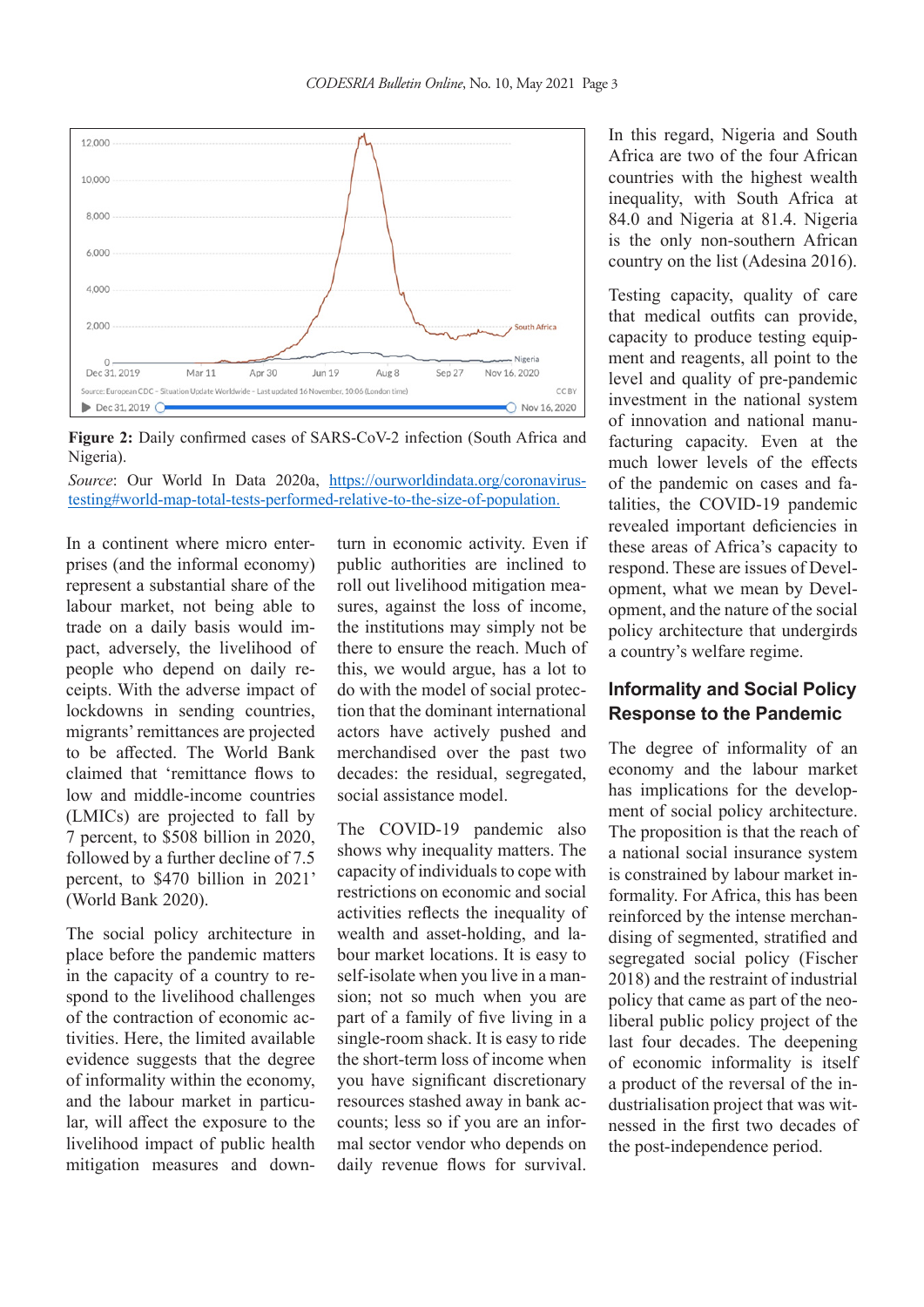

**Figure 3:** Size and composition of informal employment in Africa (2016) *Source*: Kiaga, Lapeyre and Marcadent, 2020

Figure 3 suggests that 89.7 per cent and 82.7 per cent of females and males, respectively, in Africa are in informal employment (including agriculture). There are, of course, regional and national variations. Nigeria and South Africa demonstrate such variation. Dell'Anno and Adu (2020) put the figure of Nigeria's labour force employed in micro enterprises at 81.3 per cent in 2013. The 2020 third quarter labour force survey data for South Africa suggests that 16.72 per cent of South Africa's labour force was employed in what the national statistical agency refers to as the 'informal sector' (StatsSA 2020). This excludes employment in the agricultural sector. Even if we add employment in 'private households', the highest share of informal employment would be 24.35 per cent. Technically, however, informal employment will be less than this figure considering that, where someone is employed in domestic work for more than 24 hours per month, this employment is subject to a minimum wage and unemployment insurance.

Taken together with the social policy architectures of both countries, the structure of the labour market in Nigeria and South Africa would explain the differences in the social protection responses of Nigeria and South Africa.

In Nigeria, a localised lockdown started on 30 March 2020, affecting Lagos State, Ogun State and the Federal Capital Territory. The primary social protection responses included a transfer in cash and a promised food pack for the 'most vulnerable' in the areas affected by the lockdown. The cash transfer involved a lump sum payment of NGN 20,000 to people already on the Household Uplifting Programme (HUP) that had been launched in September 2016. The social assistance programme was a condition, set by the World Bank and Switzerland, for Switzerland to return to Nigeria the USD 322 million of the 'Abacha Loot' lodged in Swiss banks. This 'loot' was part of what the former dictator, Sani Abacha, was believed to have siphoned from the country's coffers. As of March 2020, the National Social Register, from which HUP beneficiaries are drawn, had on its roll 2.6 million households (about 11 million Nigerians). To get a sense of the generosity of the amount paid as cash transfer to mitigate the livelihood impact of the lockdown, the lump sum payment is the equivalent of NGN 333 per day. A 500g loaf of white bread in Lagos cost NGN 355 at the start of the lockdown.

The food parcels were distributed sporadically in some of the states. The widespread looting of government warehouses as an adjunct to the #EndSARS protest movement in October 2020 was indicative of

the sense of fairness and efficiency in the distribution of the packs. The #EndSARS protests were initially a revolt led by young people in protest at policy brutality.

At the end of October 2020, another one-off cash payment of NGN 30,000 was announced. This was targeted at 'artisans and self-employed individuals'. The scheme restricted the pay-out to 9,000 beneficiaries in each of the thirtysix states of the federation and the Federal Capital Territory.

In South Africa, a national lockdown came into effect on 27 March 2020. The social protection measures to mitigate the livelihood impact involved three broad instruments. The first involved existing social grants. The Child Support Grant (CSG) was raised to ZAR 740 per child in May 2020. From June to October, the grant reverted to ZAR 440 per child, while caregivers of a child received ZAR 500 a month for the period of June to October 2020. This amount was regardless of the number of children in a household who received the grant. Recipients of all other grants received a top-up of ZAR 250 per month from June to October 2020. These grants covered 17 million beneficiaries, out of which about 12.5 million were CSG beneficiaries.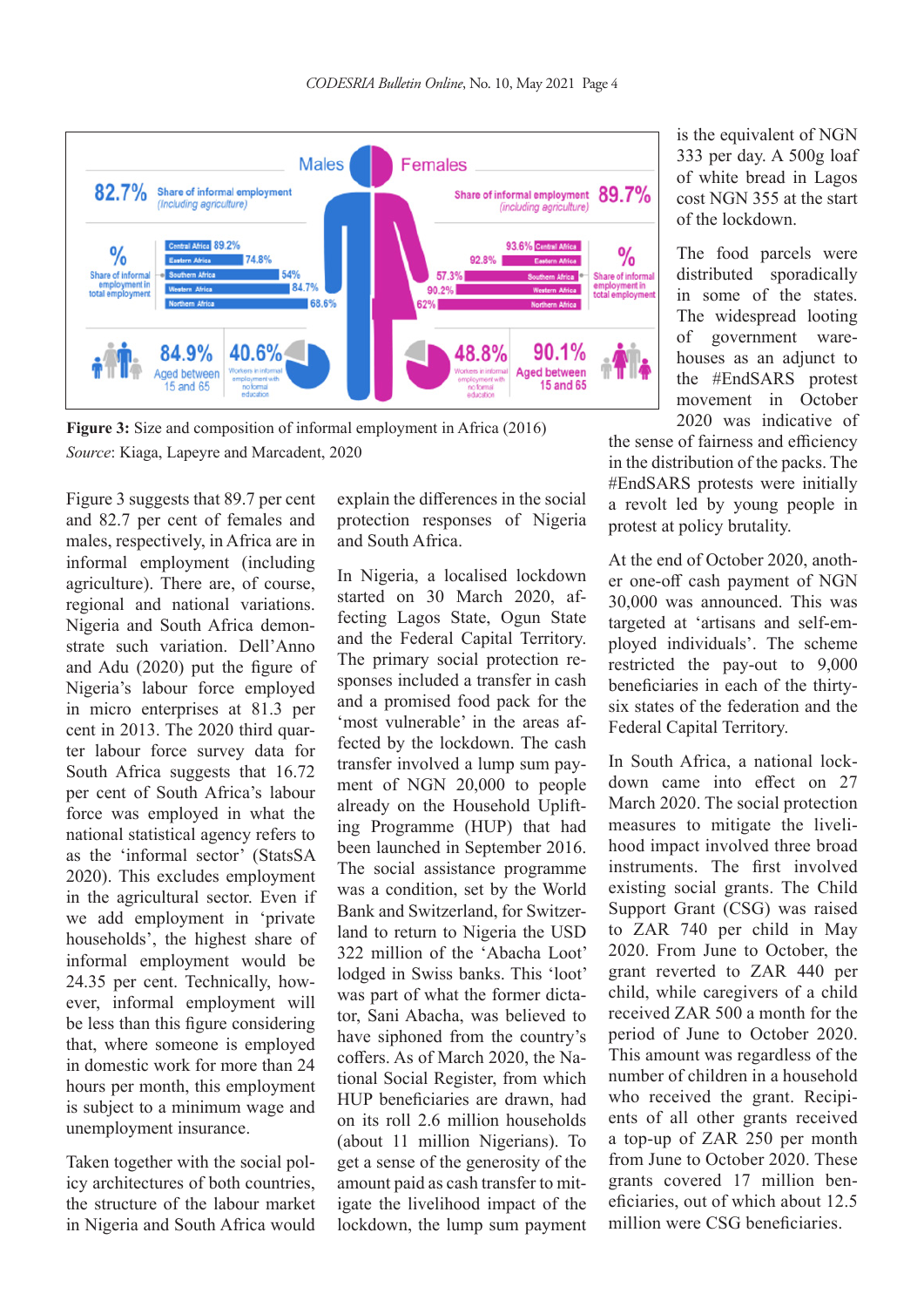While often mobilised within the international social assistance network as an example of 'social protection' worthy of emulation, South Africa's social grant system is no poster child for poor-centric social assistance schemes. While eligibility involves means-testing, this is not targeted at 'the poor'. In October 2019, for a child to qualify for the Child Support Grant, the income threshold for the caregiver was ZAR 4,300 per month (SAS-SA 2019). The Upper Bound Poverty Line for 2019 was ZAR 1,227 (StatsSA 2019).

In addition to the top-up of the social grant, a new Special COVID-19 Social Relief of Distress Grant was introduced for those who were normally not recipients of any of the existing social grants. The benefit level was ZAR 350 per month. Initially intended to run until October 2020, this special grant has now been extended to January 2021. Again, to apply our earlier measure of generosity, the special relief grant translates to ZAR 11.66 a day, or less than the cost of a 500-gram loaf of white bread. Like Nigeria's HUP-based COVID-19 mitigation measure, the Social Relief of Distress Grant reflects the dominant vision of public social provisioning in the so-called international development circles. It comes with a diminished vision of an acceptable level of human wellbeing. The grant was benchmarked against the national food poverty line (Ramaphosa 2020). However, in 2019, the food poverty line was ZAR 561 a month (StatsSA 2019: 3).

A third instrument, concerned with protecting jobs, was the Temporary Employee/Employer Relief Scheme (TERS). The scheme was implemented under the national Unemployment Insurance Fund—a contributory social insurance scheme that covers income loss while unemployed for a limited period. It is a national social insurance housed at the national Department of Employment and Labour. In March 2019, the net asset of the UIF was ZAR 144.26 billion (UIF 2019).

TERS compensates employers who are unable to pay the full salaries of their employees, and employees who were furloughed could apply to the scheme. Claims under the scheme were capped at ZAR 17,712.00 per month, per employee. As of 27 October 2020, over ZAR 51 billion had been paid to one million companies, disbursed in over 11.5 million payments (Buthelezi 2020). It is difficult to imagine that the UIF could have played the role it did in protecting jobs and livelihoods if it had been designed around market-based insurance models. Its strength and relevance lie in being a publicly managed national social insurance scheme.

The structure of the South African labour market and the space for social insurance for 70 per cent of those in the labour market allows the institutional basis and a national social insurance to support livelihoods at a much higher level than what is offered to those supported through social assistance measures.

#### *R&I and manufacturing deficits*

In March 2020, news emerged that researchers at the Institut Pasteur de Dakar in Senegal had developed a rapid diagnostic kit for SARS-CoV-2 (new coronavirus), which would cost about USD 1 and produce results in a matter of minutes, not hours. Senegal and the institute have accumulated considerable experience in dealing with epidemics in the past, the latest being the Ebola epidemic. Like many other African countries, experience of dealing with earlier cases of epidemic came into play in the mitigation and control of the COVID-19 pandemic. The diagnostic kit is being developed and validated in partnership with other research entities around the world, the most prominent of which is the UK's Bedfordshire-based Mologic. While most news outlets and the researchers at the Institut Pasteur de Dakar claim the development of the kit as largely their innovation, Mologic claims on its website that it:

> Is working in close partnership with the Institut Pasteur de Dakar to validate and manufacture the COVID-19 test at a new manufacturing site, DiaTropix, in Senegal. This will be the first time that a diagnostics kit *created in the UK* will be jointly manufactured in Africa, to ensure its immediate availability, to manage any potential outbreaks on the continent, and further international spread. (Mologic 2020)

While international collaboration is important for scientific efforts, the Institut Pasteur's tie-up with Mologic betrays once again the crisis of dependence and intellectual/ scientific sovereignty, in which Senegalese researchers are likely to be reduced to junior partners. Much of this has to do with investment in, and building, national research and innovation capacity, within the framework of a national sovereign project. The underfunding of innovation infrastructure turned into defunding in the wake of first-wave neoliberalism—à la Structural Adjustment Programme. The validation of the diagnostic test kit is being undertaken in the UK, not Senegal. The issue is not if African scientists are capable of innovation. The concern is the denuding of the broader infrastructure that a national system of innovation requires for an autonomous and sovereign functioning.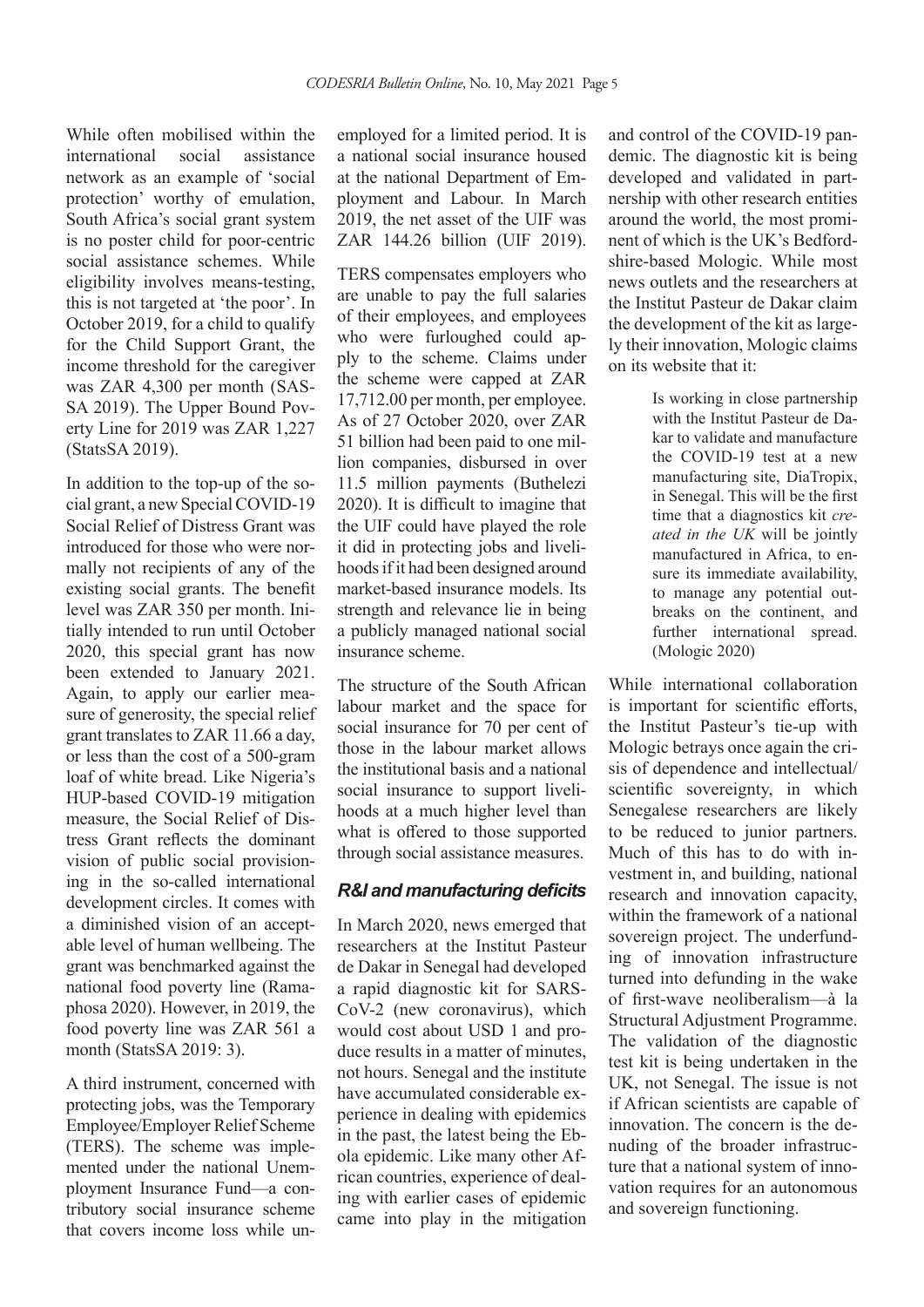Similarly, scientists at the Nigerian Institute of Medical Research, in Lagos, developed the SARS-CoV-2 Isothermal Molecular Assay (SIMA) kit, which is ten times less expensive than the standard PCR test and will produce results in under forty minutes (Medical Brief 2020). The reagents used in the SIMA test kits still needed to be imported from the UK (Lawal 2020). The validation of the test kit would still depend on research establishments in Europe. Nigeria imports much of its test kits and personal protection equipment from China.

South Africa, with more depth of manufacturing capacity and support for the national system of innovation, was for much of the first eight months of the pandemic importing diagnostic test kits. In July 2020, the Minister of Higher Education and Innovation made seven awards, totalling ZAR 18 million, to seven local companies 'in order to ramp up the country's ability to produce locally developed reagents and test kits for COVID-19' (Nzimande 2020). The companies had 'six months to begin production'.

Early in the pandemic, the African Union established the Africa Medical Supplies Platform to coordinate the acquisition of medical supplies. The facility helps member states to acquire medical resources at bulk price. The PCR test kits being offered on the platform are imports from India, the USA, vendors in Lyon, France, etc. The absence of autonomous manufacturing capacity and dependence is glaring.

The above is indicative of deficiencies in manufacturing capacity, national systems of innovation and the associated ecosystem necessary for immediate response to external shocks such as the pandemic.

Perhaps, nothing signifies the crisis of investment in national system of innovation as much as the vaccine story. As far as I can tell, there is no current candidate vaccine emerging out of Africa. Of the forty-eight candidate vaccines in different clinical trial stages, over twelve are from companies and research outfits based in China, four in India, three in South Korea (if you count the International Vaccine Institute), two in Australia, one each in Singapore, Taiwan, Cuba, Japan, Kazakhstan. The rest are research entities based in Europe and North America (Sky News). Again, the COVID-19 pandemic highlights the crisis of maldevelopment and what Mkandawire referred to as the maladjustment of Africa. The maladjustment is not simply of its economies, but its society, its labour market and its systems of innovation.

The consequences of this are apparent in what Jayati Ghosh refers to as 'vaccine apartheid' (Ghosh 2020). Within days of Pfizer/BioN-Tech announcing the first successful vaccine development, we were already seeing vaccine hoarding. 'Within days of its announcement,' Ghosh notes, 'Pfizer had sold more than 80% of the vaccine doses it will be able to produce by the end of next year to governments representing only 14% of the global population' (Ghosh 2020). The same vaccine hoarding is equally playing out with the candidate vaccines from Moderna, Johnson & Johnson, and AstraZeneca. Even if Africa and other 'developing' countries gained access to vaccines through the COVID-19 Vaccine Global Access Facility (COVAX) it would be from a position of weakness and dependence.

The point about the lessons that we can draw from Africa's experience of the COVID-19 pandemic is that Development matters. So does Transformative Social Policy.

## **Why Development and Transformative Social Policy Matter**

Over a decade ago, at the Inaugural Lecture that he delivered at the London School of Economics, Thandika Mkandawire made a distinction between the 'Truman' and the 'Bandung Conference' versions of the post-World War II development discourse (Mkandawire 2011: 7). In the Truman take on development, in which 'international development' is mired, development is 'the moral premise for helping "distant strangers",' (ibid.) with its attendant paternalism.

The dominant version of thinking in 'international development' has, in the wake of what John Toye (1987) refers to as the 'counterrevolution', denuded Development of strategic planning and industrial policy. In its place Development has become more concerned with microeconomic processes of 'human development' and the relief of poverty. In pursuit of this diminution of what Development means, vast areas of the African continent have been turned into spaces of open laboratory experiments, with the methodology of randomised control that says a lot about little. Giving 'money to the poor' was declared 'a silent (or quiet) revolution' in development (Barrientos and Hulme 2009; Hanlon, Barrientos and Hulme 2010). Barbara Harris-White (2006) has aptly described the 'new poverty agenda' as an 'impoverishment of the concept of development'.

At the April 2010 lecture, Mkandawire offered a vision of development grounded in the Bandung Spirit. Development involves growth with structural transformation of economy and society, the mastery of technology and strong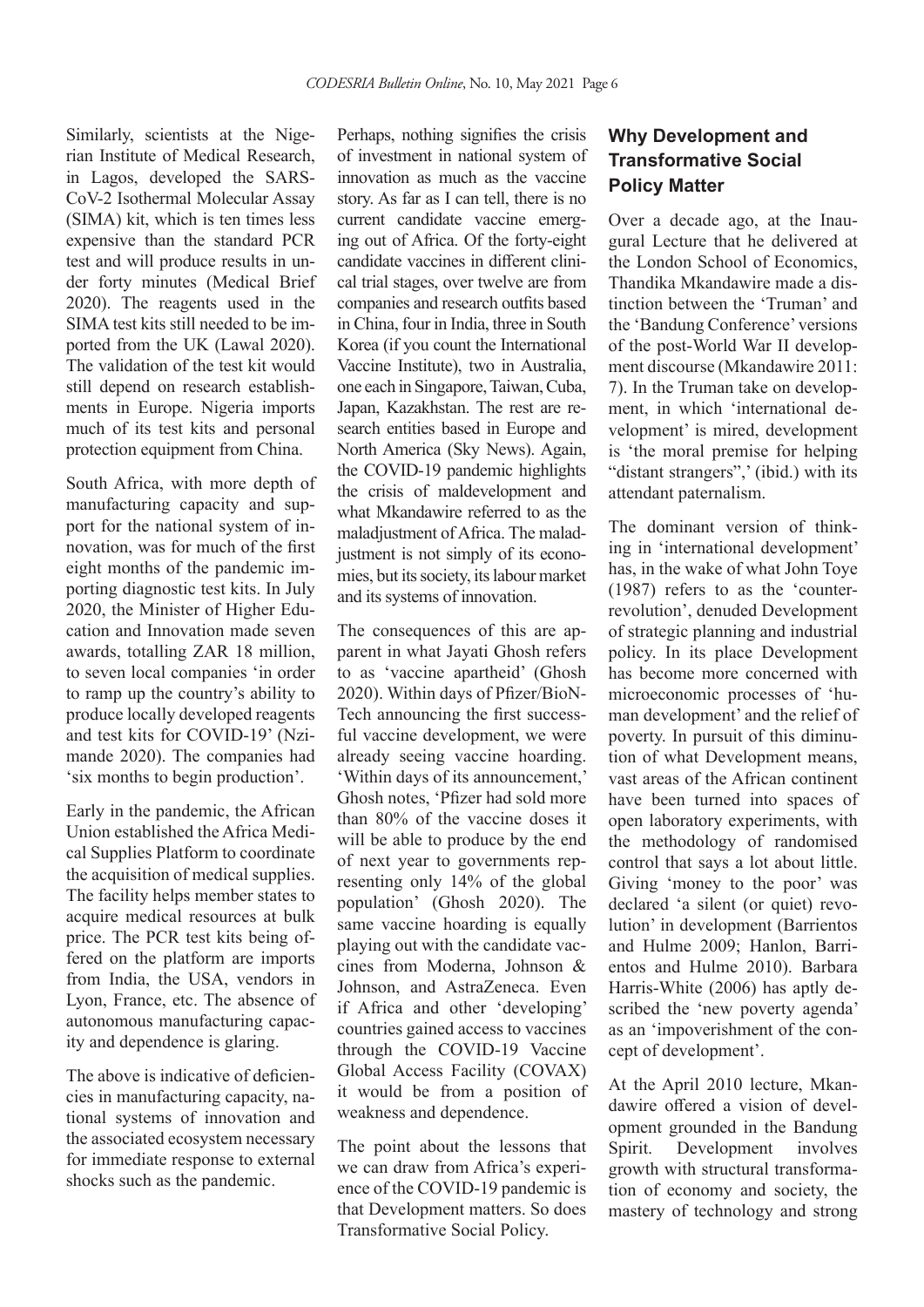manufacturing capacity. 'Catching up', a phrase Thandika had no problem using, 'requires that countries know themselves and their history that has set the "initial conditions" for any future progress' (Mkandawire 2011: 13). Development requires learning from the pioneers, but it is not mimicry. The knowledge imperative requires considerable investment in institutions of knowledge production and state capacity—the capacity to coordinate and steer the development process. This involves a sustained ecosystem of innovation and capacity to respond to a broad range of challenges. Structural transformation and mastery of technology goes with strong and innovative manufacturing capacity.

In the Bandung Spirit, Development is, in the words of Samir Amin, also grounded in a national sovereign project. It is a quest for averting the extraversion of economy, culture and knowledge systems that is inherent in the nature of imperialism.

What we learn from the COVID-19 pandemic is the urgency of Africa's quest for development in the sense that Mkandawire understood it and underpins Africa's Agenda 2063.

Africa's development path cannot be subject to the discursive constraint from the West, but neither can it rely on the earth-depleting models of the West's history of structural transformation.

When the President of the European Association of Development Research and Training Institutes, in a recent blog, calls for 'overcoming developmentalism' (Melber 2020) and the article is accompanied by the image of a smouldering urban refuse dump, it is important to retort that what the image signifies is not an uncompromising commitment to development. What it signifies is *maldevelopment* (Amin 2011).

A second component of Thandika's thinking on development is that African states not only have to be developmental, but they also have to be democratic and inclusive (Mkandawire 2006a, 2007); 'developmental' in the sense of managing the economies 'in a manner that maximises economic growth, induces structural change, and uses all available resources in a responsible and sustainable manner in highly competitive global conditions' (Mkandawire 2007: 680); 'democratic' in the sense of being embedded in deliberative governance and a respect for people's rights; socially 'inclusive' in providing 'all citizens with a decent living' (ibid.).

At the heart of both enabling socioeconomic development and ensuring equity is the idea of Transformative Social Policy. This is a conceptual and evaluative take on social policy that emerged out of the multinational Social Policy and Development research programme that Thandika led as the Director of the United Nations Research Institute for Development (UNRISD). At the heart of the framework is a question that Thandika posed at the onset of the research programme: What questions does a country ask of its social policy in the context of development?

Transformative Social Policy emphasises the complementarity of economic and social policy, highlights the multiple tasks of social policy, and insists on the deployment of social policy for ensuring equity and inclusivity in the development process. Thandika identified four tasks of social policy (production, protection, reproduction and redistribution) (Mkandawire 2006b). I have argued for a fifth task of social policy—that of social cohesion or nation-building (Adesina 2011, 2015). It is not that Thandika was unaware of the importance of social cohesion. It is that it did not feature in the primary tasks he attributed to social policy. Further, that social policy for inclusive development has to be underpinned by the norms of solidarity and the pursuit of equality (and equity).

Transformative Social Policy is concerned with the transformation of the economy, social relations and institutions. It is concerned with mitigating the disruptive impact of the development process itself. Central to the transformation of social relations is the transformation of gender relations.

What has been evident in the 'social assistance' response—the segregated, residual, public social assistance—is that it is grossly inadequate in mitigating the livelihood impact of the pandemic. A social assistance package that is sufficient to buy a loaf of bread may keep hunger at bay, but it does little else. Yet, the Social Relief of Distress grant has become a *cause célèbre* within the Basic Income civil society campaign in South Africa. A wider vision of human wellbeing requires broader instruments.

Building social cohesion and a more equal society is important for how society copes with external shocks. Social cohesion that builds trust between state and society and within society allows for a more cohesive response to a pandemic—one that does not turn the non-wearing of a mask in a pandemic into a political statement of defiance. Social cohesion nurtures the norms of 'other-regarding' in which not catching a virus is as important as not passing it on.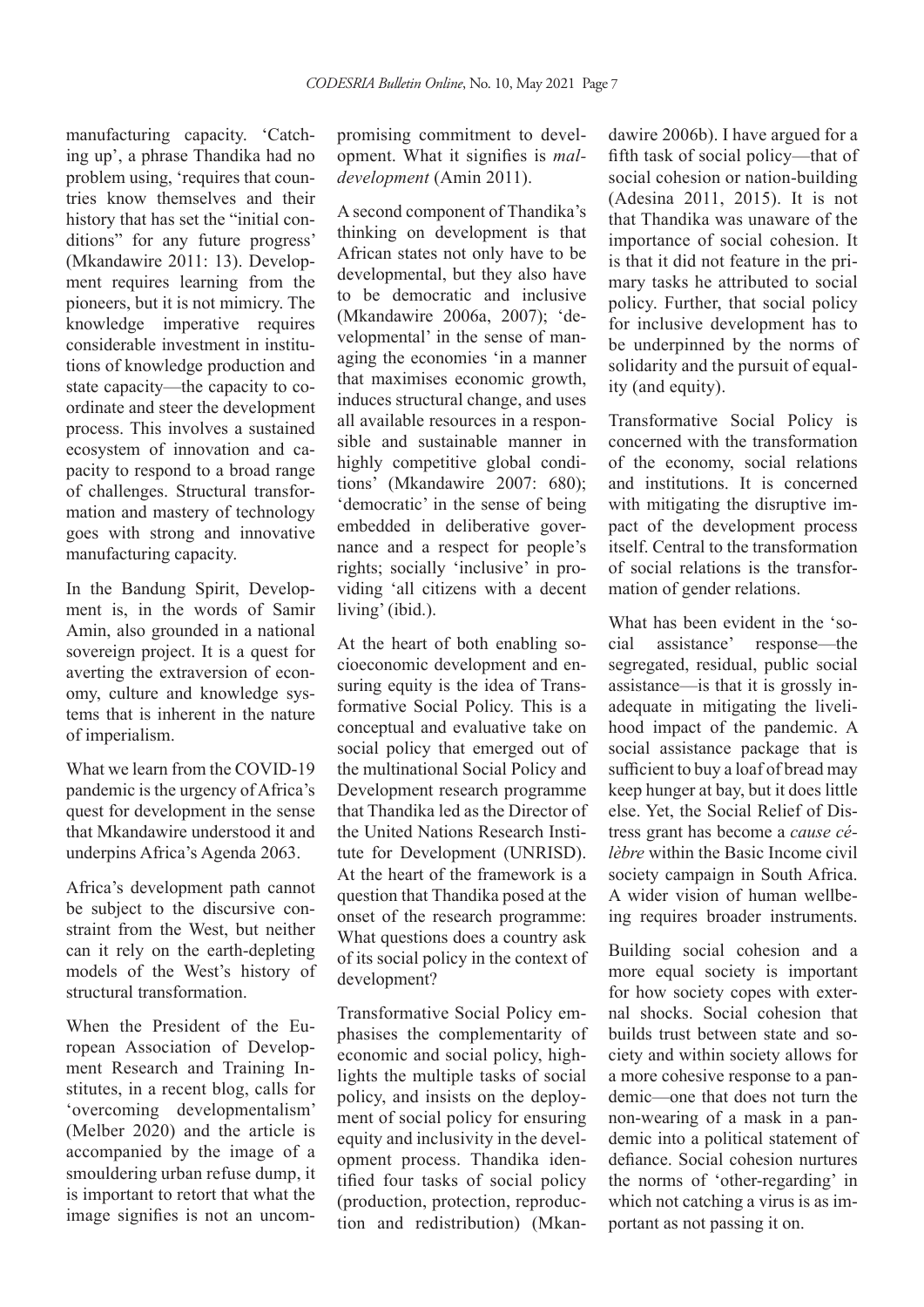I end on this note: at the heart of the imperative of development, underpinned by transformative social policy, is Mwalimu Nyerere's pivotal idea of the defence of, and *respect for human dignity.*

Thank You.

#### **Bibliography**

- Adesina, J. O., 2011, Beyond the social protection paradigm: social policy in Africa's development, *Canadian Journal of Development Studies*, Vol. 32, No. 4, pp. 454–470.
- Adesina, J. O., 2015, Return to a Wider Vision of Social Policy: Re-reading Theory and History, *South African Review of Sociolog,* Vol. 46, No. 3, pp. 103–123.
- Adesina, J. O., 2016, Inequality in sub-Saharan Africa: dimensions and drivers, in UNESCO, IDS and ISSC, ed., *World Social Science Report: 2016—Challenging Inequalities: Pathways to a Just World*, Paris: UNESCO Press, pp. 96–100.
- Africa Centre for Disease Control and Prevention (Africa CDC), 2020, Coronavirus Disease 2019, COVID-10\_ Latest updates on the COVID-19 crisis from Africa CDC. Available online at https://africacdc.org/covid-19/. Accessed 15 November, 2020.
- Amin, S., 2011, *Maldevelopment: Anatomy of a Global Failure,* 2nd edition, Nairobi: Pambazuka Press.
- Barrientos, A. and Hulme, D., 2009, Social Protection for the Poor and Poorest in Developing Countries: Reflections on a Quiet Revolution, *Oxford Development Studies*, Vol. 37, No. 4, pp. 439–56.
- Buthelezi, M., 2020, Unemployment Insurance Fund exceeds R51 billion in Covid-19 TERS payments, Press Release. Available online at http://www. labour.gov.za/unemploymentinsurance-fund-exceedsr51-billion-in-covid-19 ters-payments. Accessed 17 November 2020.
- Dell'Anno, R. and Adu, O., 2020, The size of the informal economy in Nigeria: A structural equation approach, *International Journal of Social Economics*, Vol. 47, No. 8, pp. 1063–1078.
- Department of Employment and Labour, 2019, *Unemployment Insurance Fund—Annual Report 2018/2019*, Pretoria: UIF/Department of Labour.
- Fischer, A., 2018, *Poverty as Ideology: Rescuing Social Justice from Global Development Agendas*, London, UK: Zed Books.
- Ghosh, J., 2020, Vaccine Apartheid, *Project Syndicate*, 16 November. Available online at https:// www.project-syndicate.org/ commentary/pfizer-vaccinedoses-claimed-by-rich-countriesweakens-covax-by-jayatighosh-2020-11. Accessed 17 November.2020.
- Hanlon, J., Barrientos, A. and Hulme, D., 2010, *Just Give Money to the Poor: The Development Revolution from the Global South*, Boulder, CO: Kumarian Press.
- Harding, A. 2020, Coronavirus in South Africa: Scientists explore surprise theory for low death rate, *BBC News*, 2 September. Available online at https:// www.bbc.com/news/worldafrica-53998374. Accessed 15 November 2020.
- Harris-White, B., 2006. Poverty and Capitalism, *Economic and Political Weekly*, Vol. 41, No. 13, pp. 1241–46.
- Kiaga, A. K., Lapeyre, F. and Marcadent, P., 2020, The impact of the COVID-19 on the informal economy in Africa and the related policy responses, *ILO Brief*, 14 April, Geneva: ILO.
- Lawal, S., 2020, Nigerian researchers develop rapid Covid-19 test, *The Telegraph*, 2 October. Available online at https://www.telegraph. co.uk/global-health/science-anddisease/nigerian-researchersdevelop-rapid-covid-19-test/. Accessed 15 November 2020.
- Medical Brief, 2020, Nigeria develops cheaper and faster COVID-19 test kit, *Medical Brief*, 7 October. Available online at https://www. medicalbrief.co.za/archives/ nigeria-develops-cheaperand-faster-covid-19-test-kit/. Accessed 15 November 2020.
- Melber, H., 2020, Overcoming Developmentalism, *EADi Blog.*  Available online at http://www. developmentresearch.eu/?p=735. Accessed 7 July 2020.
- Mkandawire, T., 2006a, Keynote Address at the International Forum on the Social Science-Policy Nexus' Opening Day, 20 February 2006, Buenos Aires, Argentina (mimeo).
- Mkandawire, T., 2006b, Transformative Social Policy: Lessons from UNRISD Research, *UNRISD Research and Policy Brief 5*, Geneva: UNRISD.
- Mkandawire, T., 2007, 'Good governance': the itinerary of an idea, *Development in Practice*, Vol. 17, Nos. 4–5, pp. 679–681.
- Mkandawire, T., 2011, Running while others walk: Knowledge and the challenge of Africa's development, Revised version of the paper delivered as Inaugural Lecture for Chair, African Development at the London School of Economics on 27 April 2010, *Africa Development*, Vol. 36, No. 2, pp. 1–36.
- Mologic, 2020, Mologic awarded c,£1 million by UK government to develop rapid diagnostic test for COVID-19. Available online at https://mologic.co.uk/mologicawarded-c-1-million-by-ukgovernment-to-develop-rapiddiagnostic-test-for-covid-19/. Accessed 15 November 2020.
- National Institute for Communicable Diseases (NICD), 2020, First case of COVID-19 Coronavirus Reported in SA, *NICD* 5 March 2020. Available online at https:// www.nicd.ac.za/first-case-ofcovid-19-coronavirus-reported-insa/. Accessed 15 November 2020.